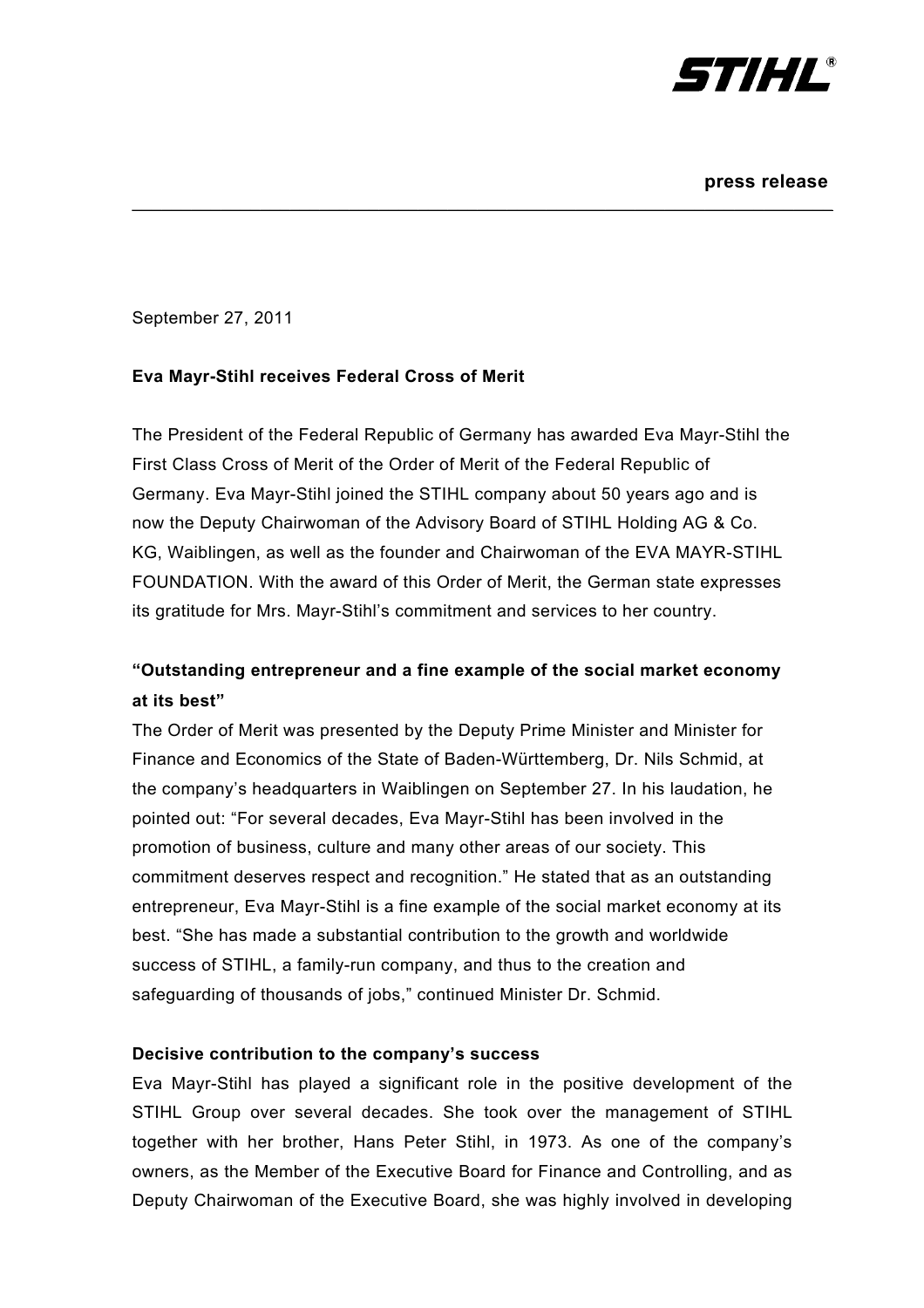

STIHL's employee-oriented corporate culture and worked hard to achieve not only financial stability for the company, but also social company benefits such as employee capital participation and company pensions.

\_\_\_\_\_\_\_\_\_\_\_\_\_\_\_\_\_\_\_\_\_\_\_\_\_\_\_\_\_\_\_\_\_\_\_\_\_\_\_\_\_\_\_\_\_\_\_\_\_\_\_\_\_\_\_\_\_\_\_\_\_\_\_\_\_\_\_\_\_\_\_

#### **EVA MAYR-STIHL FOUNDATION: services for society as a whole**

Together with her husband, Robert Mayr, Eva Mayr-Stihl founded a charitable foundation 25 years ago. The foundation's capital, which has meanwhile risen to 80 million euros, is applied to support various projects, mainly with a cultural, scientific or charitable focus. A large proportion of the projects supported are located in the Stuttgart region or the Rems-Murr district. One prominent example is the sponsorship of the Stihl Gallery in Waiblingen.

#### **Active voluntary work in numerous positions**

Eva Mayr-Stihl is involved in a wide range of voluntary activities. In 2001 for example, she was appointed upon the proposal of Germany's Federal Minister for Economics and Technology to the five-member Quality Control Commission of the German Chamber of Public Accountants. From 1994 until 2002, she acted as the internal auditor of Südwestmetall, a regional employers' association. She held the same position at Gesamtmetall, a nationwide employers' association, and as of 2000 also at the Confederation of German Employers' Associations. She was also a member of the boards of the Baden-Württemberg Association of Metalworker Employers (VMI) and of Südwestmetall. In 1997, the Stuttgart branch of the Chamber of Industry and Commerce appointed her to its steering committee, in which she was active until 2004.

#### **Company Portrait**

The STIHL Group develops, manufactures and distributes power tools for forestry, landscape maintenance and the construction industry. The range of garden power tools from VIKING complements the product line. Products are distributed exclusively through authorized dealers, including 32 marketing subsidiaries, more than 120 importers and about 40,000 dealers in more than 160 countries. STIHL has been the world's top-selling chain saw brand since 1971. The company was founded in 1926 and is based in Waiblingen near Stuttgart. In 2010, STIHL achieved a worldwide sales volume of EUR 2.36 billion with a workforce of 11,310.